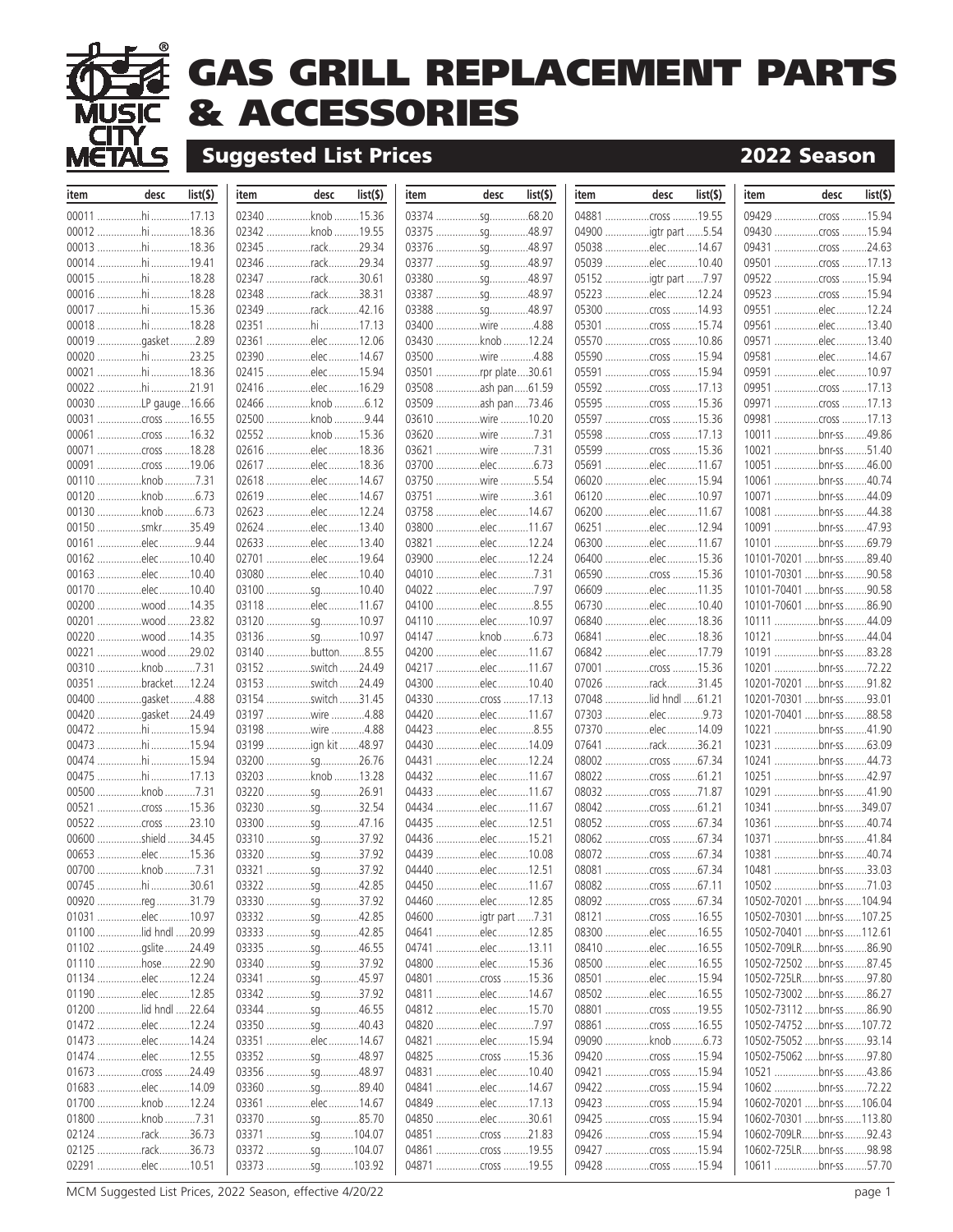| item                        | desc          | list(5) | item                        | desc     | $list($ \$ $)$ | item  | desc                        | list(5) | item                        | desc         | list(           | item  | desc                 | list(5) |
|-----------------------------|---------------|---------|-----------------------------|----------|----------------|-------|-----------------------------|---------|-----------------------------|--------------|-----------------|-------|----------------------|---------|
| 10612 bnr-ss 82.04          |               |         | 127A3 bnr-ss 77.12          |          |                | 15101 | .bnr-ss31.30                |         | 18501 bnr-ss 39.70          |              |                 | 26301 | .bnr-ci 45.28        |         |
| 10612-71302  bnr-ss  108.80 |               |         | 127B1 cross 19.55           |          |                | 15102 | .bnr-ss 42.85               |         | 18511                       |              | .bnr-ss39.70    | 28091 | .bnr-ci 128.21       |         |
| 10801                       | bnr-ss55.09   |         | 128B4 bnr-ss 110.19         |          |                |       | 15102-71112 bnr-ss          | .63.64  | 18561 bnr-ss 40.74          |              |                 |       | 280CJcooker325.48    |         |
| 10811 bnr-ss 44.04          |               |         | 128C4 bnr-ss 110.19         |          |                |       | 15111 bnr-ss 40.74          |         | 18782 bnr-ss 165.31         |              |                 |       | 29251 bnr-ci 49.09   |         |
| 11002                       | bnr-ss 72.22  |         | 129G3bnr-ss77.12            |          |                |       | 15121 bnr-ss 41.90          |         | 18782-74732  bnr-ss  193.46 |              |                 |       | 29351 bnr-ci 35.77   |         |
| 11002-70301  bnr-ss  108.38 |               |         | 13001 bnr-ss 44.04          |          |                |       |                             |         | 18801 bnr-ss51.78           |              |                 |       | 29551 bnr-ci 40.43   |         |
| 11002-75502 bnr-ss 88.03    |               |         | 13011 bnr-ss 69.18          |          |                |       | 15461 bnr-ss 34.19          |         | 18881 bnr-ss 74.73          |              |                 |       | 29561 bnr-ci 43.69   |         |
|                             |               |         | 13021 bnr-ss 69.18          |          |                |       | 15471 bnr-ss39.70           |         |                             | bnr-ss74.73  |                 |       | 30171 valve          | .34.30  |
| 11002-78002  bnr-ss 92.07   |               |         |                             |          |                |       |                             |         | 188L1                       |              |                 |       |                      |         |
| 11002-78202 bnr-ss 97.93    |               |         | 13033 bnr-ss 113.88         |          |                |       | 15481 bnr-ss 235.77         |         | 188R1 bnr-ss 74.73          |              |                 |       | 3052C valve          | .48.97  |
| 11031 bnr-ss 39.70          |               |         | 13041 bnr-ss 41.84          |          |                |       | 15491 bnr-ss 41.90          |         | 189L1bnr-ss69.10            |              |                 |       | 30740 valve 44.12    |         |
| 11041                       | bnr-ss 44.04  |         | 13101 bnr-ss 41.38          |          |                |       | 15591 bnr-ss 41.90          |         | 189R1 bnr-ss 69.10          |              |                 |       | 31300 orifice4.27    |         |
| 11061                       | bnr-ss 44.04  |         | 13111 bnr-ss 40.74          |          |                |       | 15611 bnr-ss 41.90          |         | 19012 bnr-ss 47.93          |              |                 |       | 31400 orifice4.27    |         |
| 11071                       | bnr-ss 44.04  |         | 13211 bnr-ss 39.70          |          |                |       | 15641 bnr-ss 41.90          |         | 19012-79062  bnr-ss   68.72 |              |                 |       | 31500 orifice4.27    |         |
| 11081                       | bnr-ss 44.04  |         | 13251 bnr-ss 39.70          |          |                |       | 15651 bnr-ss 39.70          |         | 19102 bnr-ss 73.46          |              |                 |       | 31600 orifice4.27    |         |
| 11102 bnr-ss 61.21          |               |         | 13311 bnr-ss 57.72          |          |                |       | 15691 bnr-ss 40.74          |         | 19102-79202 bnr-ss 96.67    |              |                 |       | 31622 valve          | .85.70  |
| 11102-70201  bnr-ss  100.37 |               |         | 13361 bnr-ss 55.09          |          |                |       | 15902 bnr-ss 80.65          |         | 19102-79402  bnr-ss 93.28   |              |                 |       | 31700 orifice6.73    |         |
| 11112 bnr-ss 57.32          |               |         | 13461 bnr-ss 44.12          |          |                |       | 16121 bnr-ss 41.90          |         | 19202 bnr-ss85.70           |              |                 |       | 31800 orifice6.73    |         |
| 11181                       | bnr-ss38.58   |         | 134D4 bnr-ss  115.30        |          |                |       | 16123 bnr-ss 73.46          |         | 19202-79202  bnr-ss  108.95 |              |                 |       | 33200 orifice        | .4.27   |
|                             |               |         |                             |          |                |       |                             |         |                             |              |                 |       |                      |         |
| 11191                       | bnr-ss 44.04  |         | 13501 bnr-ss 41.84          |          |                |       | 16133 bnr-ss 67.34          |         | 19202-79402  bnr-ss  110.19 |              |                 |       | 33900 valve 17.13    |         |
| 11251 bnr-ss 44.04          |               |         | 13511 bnr-ss 77.07          |          |                |       |                             |         | 19351 bnr-ss 40.74          |              |                 |       | 34700 valve 43.54    |         |
| 11391                       | meat thm15.94 |         | 13521 bnr-ss 77.07          |          |                |       |                             |         | 19411 bnr-ss 39.70          |              |                 |       | 35010 valve 48.97    |         |
| 11591                       | bnr-ss38.58   |         | 135L1bnr-ss62.49            |          |                |       | 16231 bnr-ss 41.90          |         | 19511 bnr-ss 39.70          |              |                 |       | 35100 valve 46.55    |         |
| 11602                       | bnr-ss49.86   |         | 135R1 bnr-ss 62.49          |          |                |       | 16241 bnr-ss 42.85          |         | 19541 bnr-ss40.74           |              |                 |       | 35200 valve 46.55    |         |
| 11602-70301 bnr-ss 87.09    |               |         | 13642 bnr-ss 79.58          |          |                |       | 16251 bnr-ss 57.44          |         | 19551 bnr-ss 42.97          |              |                 |       | 35300 valve          | .46.55  |
| 11602-74202 bnr-ss 67.29    |               |         | 13643 bnr-ss  122.43        |          |                |       | 16261 bnr-ss 57.75          |         | 19581 bnr-ss 39.70          |              |                 |       | 35400 valve 46.55    |         |
| 11602-78202  bnr-ss  76.64  |               |         | 13702 bnr-ss 73.46          |          |                |       | 16271 bnr-ss 55.87          |         | 19921 bnr-ss 39.30          |              |                 |       | 35970 valve          | 34.30   |
| 11602-78802 bnr-ss 69.63    |               |         | 13802 bnr-ss 79.58          |          |                |       | 16291 bnr-ss 64.30          |         | 19931 bnr-ss 41.90          |              |                 |       | 36400 valve          | 39.15   |
| 11602-79062 bnr-ss 70.65    |               |         | 138E4bnr-ss99.21            |          |                |       | 162L1bnr-ss61.21            |         | 19941 bnr-ss 41.90          |              |                 |       | 36500 valve          | .80.85  |
|                             |               |         |                             |          |                |       |                             |         |                             |              |                 |       |                      |         |
| 11612 bnr-ss 39.15          |               |         | 13902 bnr-ss 82.04          |          |                |       | 162R1 bnr-ss 61.21          |         | 19951 bnr-ss 41.90          |              |                 |       | 3700C valve          | 35.49   |
| 11612-76712  bnr-ss  57.09  |               |         | 13921 bnr-ss 49.06          |          |                |       | 16301 bnr-ss 55.09          |         | 19961 bnr-ss41.90           |              |                 |       | 3701C valve          | .35.49  |
| 11621 bnr-ss 39.70          |               |         | 13922 bnr-ss 86.59          |          |                |       | 16351 bnr-ss 69.76          |         | 19971 bnr-ss 41.90          |              |                 |       | 3730C valve 34.30    |         |
| 11622 bnr-ss 41.58          |               |         | 13931 bnr-ss  61.18         |          |                |       | 16361 bnr-ss 61.21          |         | 19991 bnr-ss 41.90          |              |                 |       | 3742C valve          | 35.49   |
| 11622-78202  bnr-ss  72.19  |               |         | 14002 bnr-ss 83.28          |          |                |       | 16411 bnr-ss 41.90          |         | 1L171bnr-ss55.09            |              |                 |       | 37700 valve          | .46.55  |
| 11631 bnr-ss 33.03          |               |         | 14011 bnr-ss 39.70          |          |                |       | 16421 bnr-ss 44.09          |         | 1L351bnr-ss48.97            |              |                 |       | 37800 valve 46.55    |         |
| 11651 bnr-ss 41.90          |               |         | 14021 bnr-ss 40.74          |          |                |       | 16431 bnr-ss 61.68          |         | 1R191 bnr-ss 55.09          |              |                 |       | 37900 orifice7.31    |         |
| 11761                       | bnr-ss 39.70  |         | 14051 bnr-ss 40.74          |          |                |       | 16511 bnr-ss 89.40          |         | 1R351 bnr-ss 48.97          |              |                 |       | 38300 valve          | 39.15   |
| 11821                       | bnr-ss38.58   |         | 14061 bnr-ss 44.09          |          |                |       | 16521 bnr-ss 89.40          |         | 20502 bnr-ci 84.12          |              |                 |       | 38600 valve          | .34.30  |
| 11843 bnr-ss 79.58          |               |         | 14071 bnr-ss 41.90          |          |                |       | 16541 bnr-ss 39.70          |         | 20502-70201  bnr-ci  117.37 |              |                 |       | 38700 valve          | 34.30   |
| 11853 bnr-ss 79.58          |               |         | 14081 bnr-ss 38.58          |          |                |       | 16581 bnr-ss                | .33.41  | 20502-70301  bnr-ci  125.70 |              |                 |       | 38800 valve          | 34.30   |
|                             | bnr-ss39.70   |         | 14091 bnr-ss 33.03          |          |                |       | 165L1 bnr-ss 74.73          |         | 20502-70401  bnr-ci  119.71 |              |                 |       |                      |         |
| 12001                       |               |         |                             |          |                |       |                             |         |                             |              |                 |       | 39400 valve 13.40    |         |
| 12011 bnr-ss64.83           |               |         |                             |          |                |       |                             |         | 20502-725LRbnr-ci 105.60    |              |                 |       | 40070 tools          | .59.98  |
| 12021                       | bnr-ss 64.83  |         | 14102-70301  bnr-ss  109.56 |          |                |       | 16601 bnr-ss 45.28          |         | 20502-73112  bnr-ci  99.36  |              |                 |       | 40538 sh-k-b         | .31.76  |
| 12041 bnr-ss 41.90          |               |         | 14102-78202  bnr-ss 99.11   |          |                |       | 16641 bnr-ss 46.55          |         | 20502-74752  bnr-ci  126.21 |              |                 |       | 40601 brush 10.40    |         |
| 12051 bnr-ss.               |               | .44.09  | 14102-78802                 | bnr-ss . | .92.07         |       | 16661 bnr-ss 41.95          |         | 20502-75052  bnr-ci  110.88 |              |                 |       | 40711 grid-ch        | .31.79  |
| 12061 bnr-ss 53.71          |               |         | 14212 bnr-ss 110.22         |          |                |       | 166L1bnr-ss74.73            |         | 20502-75062  bnr-ci  110.88 |              |                 |       | 40901 grid-ch 40.23  |         |
| 12071 bnr-ss 57.52          |               |         | 14212-70301  bnr-ss  151.80 |          |                |       | 166R1 bnr-ss 74.73          |         | 20561 bnr-ci 45.28          |              |                 |       | 40935 roaster 36.73  |         |
| 120L1bnr-ss57.32            |               |         | 14212-78202  bnr-ss  140.83 |          |                |       | 16702 bnr-ss 44.12          |         | 21216 hi 19.06              |              |                 |       | 41001 grid-ch 34.30  |         |
| 120R1 bnr-ss 57.32          |               |         | 14241 bnr-ss 41.38          |          |                |       | 16702-73112 bnr-ss 61.27    |         | 21217 hi 20.21              |              |                 |       | 41108 tools11.67     |         |
| 12171 bnr-ss 165.31         |               |         | 14251 bnr-ss 40.74          |          |                |       | 16741 bnr-ss 42.97          |         | 21401 bnr-ci 110.53         |              |                 |       | 41301 grid-ch 40.43  |         |
| 12181 bnr-ss 46.55          |               |         | 14261 bnr-ss 41.90          |          |                |       | 16771 bnr-ss 42.65          |         | 21401-70201  bnr-ci  130.08 |              |                 |       | 41333 roaster 24.49  |         |
|                             |               |         |                             |          |                |       |                             |         |                             |              |                 |       |                      |         |
| 12222 bnr-ss 48.97          |               |         | 14271 bnr-ss 36.21          |          |                |       | 16781 bnr-ss 40.74          |         | 21401-70301  bnr-ci  125.07 |              |                 |       | 41648 briqts 91.82   |         |
| 12222-76442  bnr-ss  69.76  |               |         | 14281 bnr-ss 35.23          |          |                |       | 16801 bnr-ss 39.70          |         | 21602 bnr-ci 107.76         |              |                 |       | 41650 briqts 62.57   |         |
| 12251 bnr-ss 32.49          |               |         | 14331 bnr-ss 39.70          |          |                |       | 17211 bnr-ss293.95          |         | 21602-70301  bnr-ci  142.23 |              |                 |       | 42055 mop 15.02      |         |
| 122L1bnr-ss74.50            |               |         | 14421 bnr-ss 44.09          |          |                |       | 17751 bnr-ss 51.78          |         | 22401 bnr-ci 44.27          |              |                 |       | 43054 brush 6.12     |         |
| 122R1 bnr-ss 74.50          |               |         | 14568 lighter  14.67        |          |                |       | 18102 bnr-ss 66.10          |         | 22549 hi 17.13              |              |                 |       | 44281 grid-ch 65.06  |         |
| 12331 bnr-ss 44.04          |               |         | 14585 lighter 25.67         |          |                |       | 18102-78202  bnr-ss 92.10   |         | 22551 hi 17.13              |              |                 |       | 45887 lava bag 24.49 |         |
| 12351 bnr-ss 41.90          |               |         | 14631 bnr-ss 41.90          |          |                |       | 18121 bnr-ss 38.58          |         | 22701 bnr-ci 140.83         |              |                 |       | 46074 skewers8.55    |         |
| 12391 bnr-ss 44.09          |               |         | 14641 bnr-ss 39.62          |          |                |       | 18131 bnr-ss 39.70          |         | 23201 bnr-ci 61.21          |              |                 |       | 50032 grid-ps 90.29  |         |
| 123L1bnr-ss50.16            |               |         | 14651 bnr-ss 39.70          |          |                |       | 18141 bnr-ss 51.48          |         | 23211 bnr-ci 55.09          |              |                 |       | 50041 grid-ps 58.21  |         |
| 123R1 bnr-ss 50.16          |               |         | 14711 bnr-ss 33.03          |          |                |       | 18161 bnr-ss 30.61          |         | 23301 bnr-ci 51.40          |              |                 |       | 50051 grid-ps 78.11  |         |
|                             |               |         |                             |          |                |       |                             |         | 23311 bnr-ci 51.51          |              |                 |       |                      |         |
| 12411 bnr-ss 40.74          |               |         | 14741 bnr-ss 40.74          |          |                |       | 181A1 cross 15.36           |         |                             |              |                 |       | 50052 cover55.09     |         |
| 12441 bnr-ss 44.04          |               |         | 14761 bnr-ss 41.90          |          |                |       | 18202 bnr-ss 79.58          |         | 23321 bnr-ci 46.55          |              |                 |       | 50057 cover61.21     |         |
| 12461 bnr-ss  147.03        |               |         | 14771 bnr-ss 54.43          |          |                |       | 18202-78202  bnr-ss  110.19 |         | 23341 bnr-ci 105.22         |              |                 |       | 50061 cover76.81     |         |
| 124L1bnr-ss54.52            |               |         | 14781 bnr-ss 36.18          |          |                |       | 18301 bnr-ss 39.70          |         | 23601 bnr-ci 171.43         |              |                 |       | 50068 cover72.22     |         |
| 124R1 bnr-ss 54.52          |               |         | 14791 bnr-ss 46.81          |          |                |       | 18311 bnr-ss 39.70          |         | 23801                       | bnr-ci 36.73 |                 |       | 50071 grid-ps 69.88  |         |
| 12541 bnr-ss  122.43        |               |         | 14821 bnr-ss 33.03          |          |                |       | 18353 bnr-ss 122.43         |         | 24785 basket 45.39          |              |                 |       | 50081 grid-ps 84.43  |         |
| 12601 bnr-ss 55.09          |               |         | 14841 bnr-ss 38.58          |          |                |       | 183L1bnr-ss44.09            |         | 24901 bnr-ci 39.15          |              |                 |       | 50091 grid-ps 58.21  |         |
| 12611 bnr-ss 40.74          |               |         | 14851 bnr-ss 44.04          |          |                |       | 183R1 bnr-ss 44.09          |         | 25950                       |              | lid hndl  19.06 | 50193 | grid-ps 116.34       |         |
| 12701 bnr-ss 55.09          |               |         | 14861 bnr-ss 41.90          |          |                |       | 18411 bnr-ss 41.90          |         | 26001                       | bnr-ci 45.28 |                 | 50194 | grid-ps  146.95      |         |
| 127A1 cross 19.55           |               |         | 15051 bnr-ss 41.90          |          |                |       | 18421 bnr-ss 55.52          |         | 26029 rack36.73             |              |                 |       | 50263 grid-ps 123.70 |         |
|                             |               |         |                             |          |                |       |                             |         |                             |              |                 |       |                      |         |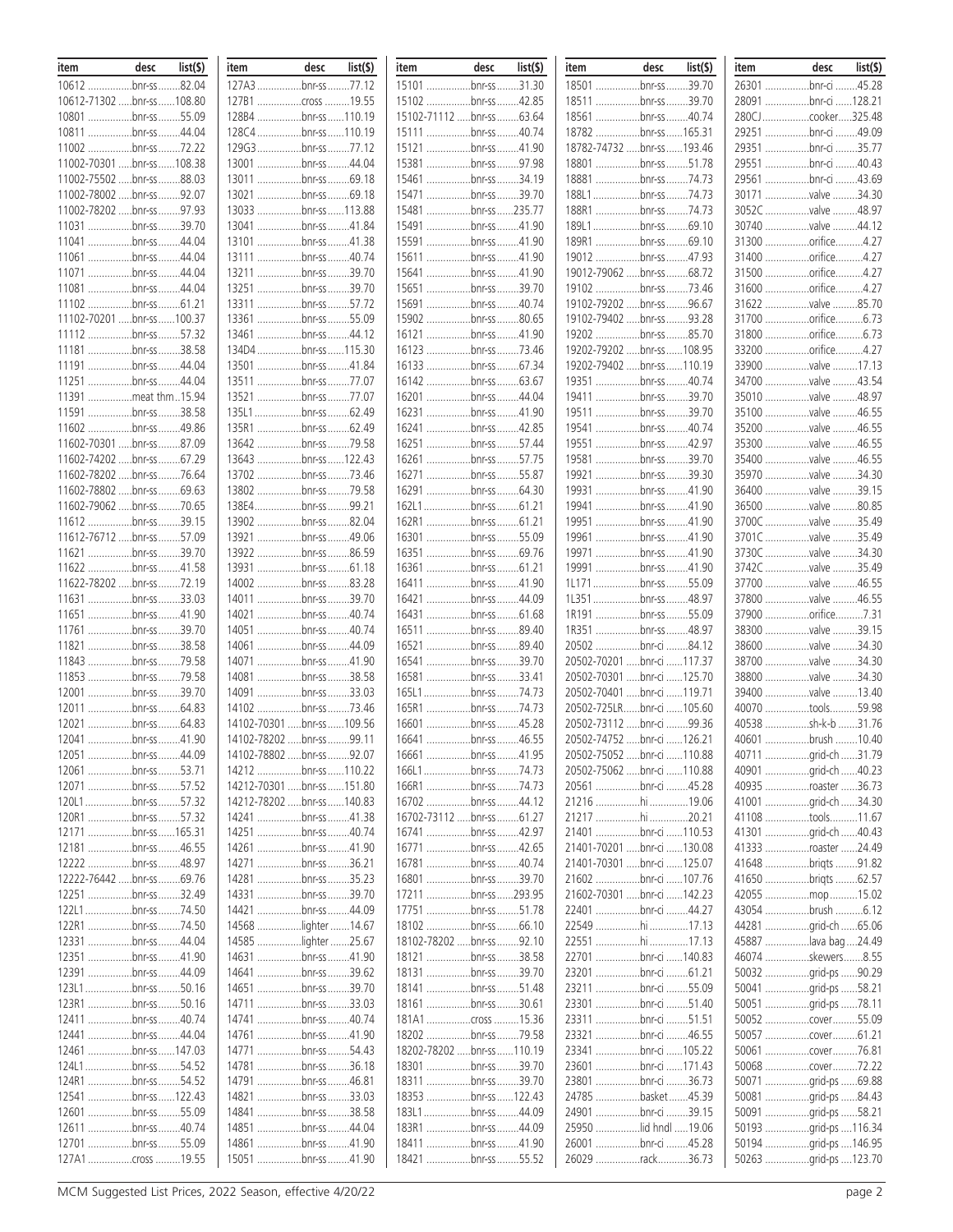| item | desc                 | list( | item | desc                    | list(\$) | item | desc                  | list(\$) | item | desc                    | list(\$) | item | desc                | list(\$) |
|------|----------------------|-------|------|-------------------------|----------|------|-----------------------|----------|------|-------------------------|----------|------|---------------------|----------|
|      | 50301 grid-ps 65.49  |       |      | 59411 grid-ps 42.85     |          |      | 61752 grid-ci 105.57  |          |      | 67683 grid-ci 209.95    |          |      | 80120 hose  116.34  |          |
|      | 50343 grid-ps 131.01 |       |      | 59501 grid-ps 65.49     |          |      | 61753 grid-ci 153.15  |          |      | 67692 grid-ci 142.53    |          |      | 80145 hose  183.76  |          |
|      | 504S3grid-ss288.55   |       |      | 59812 grid-ps 86.25     |          |      | 61754 grid-ci 220.75  |          |      | 67712 grid-ci 157.45    |          |      | 80901 venturi 44.09 |          |
|      | 50523 grid-ps 156.39 |       |      | 59912 grid-ps  188.46   |          |      | 61812 grid-ci 158.00  |          |      | 67713 grid-ci 236.58    |          |      | 81202 hose69.79     |          |
|      | 50623 grid-ps 116.34 |       |      | 59922 grid-ps 242.35    |          |      | 61822 grid-ci 107.18  |          |      | 67722 grid-ci 180.76    |          |      | 81441 qck cnt48.97  |          |
|      | 506S3grid-ss304.46   |       |      | 5S143grid-ss146.95      |          |      | 62152 grid-ci 156.73  |          |      | 67845 grid-ci 225.46    |          |      | 81451 qck cnt67.34  |          |
|      |                      |       |      |                         |          |      |                       |          |      |                         |          |      |                     |          |
|      | 51001 grid-ps 50.94  |       |      | 5S182grid-ss240.44      |          |      | 62203 grid-ci 196.00  |          |      | 68073 grid-ci 170.16    |          |      | 90001 hp 26.76      |          |
|      | 51051 grid-ps 80.04  |       |      | 5S322grid-ss146.95      |          |      | 62393 grid-ci 128.58  |          |      | 68252 grid-ci 153.07    |          |      | 90021 hp 37.68      |          |
|      | 51091 grid-ps 94.59  |       |      | 5S362grid-ss143.22      |          |      | 62503 grid-ci 232.73  |          |      | 68253 grid-ci 230.80    |          |      | 90031 hp 33.53      |          |
|      | 51302 grid-ps 91.01  |       |      | 5S373grid-ss205.79      |          |      | 62673 grid-ci 128.58  |          |      | 68312 grid-ci 122.43    |          |      | 90041 hp44.21       |          |
|      | 51343 grid-ps 104.07 |       |      | 55382qrid-ss189.80      |          |      | 63032 grid-ci 157.66  |          |      | 68502 grid-ci 208.94    |          |      | 90051 hp 34.62      |          |
|      | 51352 grid-ps 91.82  |       |      | 5S443grid-ss183.76      |          |      | 63123 grid-ci 163.63  |          |      | 68563 grid-ci 159.74    |          |      | 90061 hp 20.44      |          |
|      | 51362 grid-ps 70.08  |       |      | 5S463grid-ss192.31      |          |      | 63132 grid-ci 158.50  |          |      | 68744 grid-ci 219.02    |          |      | 90081 hp 51.74      |          |
|      | 51631 grid-ps 72.77  |       |      | 5S472grid-ss104.07      |          |      | 63172 grid-ci 110.22  |          |      | 68763 grid-ci 141.06    |          |      | 90091 hp 34.45      |          |
|      | 51641 grid-ps 71.30  |       |      | 5S473grid-ss159.59      |          |      | 63251 grid-ci 104.07  |          |      | 68764 grid-ci 188.38    |          |      | 90101 grate 28.15   |          |
|      | 51652 grid-ps 87.32  |       |      | 5S482grid-ss220.49      |          |      | 63262 grid-ci 152.03  |          |      | 68802 grid-ci 146.95    |          |      | 90111 hp31.15       |          |
|      | 51901 grid-ps 82.24  |       |      | 5S483grid-ss324.56      |          |      | 63421 grid-ci 85.70   |          |      | 68812 grid-ci 134.70    |          |      | 90151 hp32.54       |          |
|      | 52081 grid-ps 72.77  |       |      | 5S574grid-ss207.59      |          |      | 63832 grid-ci 116.34  |          |      | 69112 grid-ci 189.42    |          |      | 90161 hp 37.42      |          |
|      | 52612 grid-ps 61.21  |       |      | 5S584grid-ss398.13      |          |      | 63883 grid-ci 179.37  |          |      | 69373 grid-ci 198.31    |          |      | 90171 hp34.85       |          |
|      |                      |       |      |                         |          |      |                       |          |      |                         |          |      |                     |          |
|      | 527S2grid-ss355.19   |       |      | 5S612grid-ss281.70      |          |      | 64042 grid-ci 122.43  |          |      | 69563 grid-ci 218.18    |          |      | 90191 hp 77.85      |          |
|      | 52932 grid-ps 145.53 |       |      | 5S672grid-ss246.21      |          |      | 64043 grid-ci 178.83  |          |      | 69594 grid-ci 140.83    |          |      | 90201 hp 26.76      |          |
|      | 529S2grid-ss122.43   |       |      | 5S702grid-ss167.28      |          |      | 64103 grid-ci 128.58  |          |      | 69602 grid-ci 122.43    |          |      | 90211 grate 29.34   |          |
|      | 53001 grid-ps 94.63  |       |      | 5S703grid-ss248.13      |          |      | 64104 grid-ci 171.43  |          |      | 69762 grid-ci 110.22    |          |      | 90223 hp 68.20      |          |
|      | 53072 grid-ps 136.45 |       |      | 5S713grid-ss214.37      |          |      | 64242 grid-ci 97.98   |          |      | 69763 grid-ci 128.58    |          |      | 90235 hp 86.43      |          |
|      | 53073 grid-ps 161.04 |       |      | 5S723grid-ss233.43      |          |      | 64252 grid-ci 122.43  |          |      | 69882 grid-ci 116.34    |          |      | 90247 hp111.46      |          |
|      | 53083 grid-ps 124.39 |       |      | 5S732grid-ss186.53      |          |      | 64292 grid-ci 266.92  |          |      | 69972 grid-ci 116.34    |          |      | 90262 hp 98.75      |          |
|      | 53172 grid-ps 152.20 |       |      | 5S742grid-ss199.45      |          |      | 64332 grid-ci 146.95  |          |      | 69983 grid-ci 152.95    |          |      | 90271 hp 122.66     |          |
|      | 53173 grid-ps 169.82 |       |      | 5S743grid-ss248.13      |          |      | 64362 grid-ci 171.29  |          |      | 69991 grid-ci 129.94    |          |      | 90291 hp 30.92      |          |
|      | 532S2grid-ss140.83   |       |      | 5S752grid-ss146.95      |          |      | 64443 grid-ci 250.67  |          |      | 70002 spider grd .15.21 |          |      | 90351 hp 90.35      |          |
|      | 534S2grid-ss171.43   |       |      | 5S763grid-ss257.22      |          |      | 64532 grid-ci 131.12  |          |      | 70201 venturi 19.55     |          |      | 90361 hp 110.39     |          |
|      | 53552grid-ss128.58   |       |      | 5S773grid-ss315.51      |          |      | 65022 grid-ci 110.22  |          |      | 70255 brush 31.68       |          |      |                     |          |
|      |                      |       |      |                         |          |      |                       |          |      |                         |          |      | 90371 hp 32.54      |          |
|      | 536S2grid-ss327.06   |       |      | 5S783grid-ss226.61      |          |      | 65041 grid-ci 119.08  |          |      | 70301 venturi 20.79     |          |      | 90391 hp 28.30      |          |
|      | 53812 grid-ps 116.34 |       |      | 5S793grid-ss348.58      |          |      | 65061 grid-ci 122.43  |          |      | 70401 venturi 20.79     |          |      | 90401 grate 28.15   |          |
|      | 539S2grid-ss269.31   |       |      | 55882grid-ss217.34      |          |      | 65223 grid-ci 246.02  |          |      | 70601 venturi 21.40     |          |      | 90501 grate 26.91   |          |
|      | 53S01grid-ss128.58   |       |      | 55991grid-ss53.94       |          |      | 65253 grid-ci  184.60 |          |      | 709LRventuri 20.21      |          |      | 90521 hp18.02       |          |
|      | 53S31grid-ss119.00   |       |      | 60012 rotis 105.11      |          |      | 65693 grid-ci 169.09  |          |      | 71112 venturi 20.79     |          |      | 90561 hp 96.82      |          |
|      | 53S33grid-ss288.55   |       |      | 60023 grid-ci 145.68    |          |      | 65983 grid-ci 167.95  |          |      | 71302 venturi 26.76     |          |      | 90571 hp 83.88      |          |
|      | 53S41grid-ss128.58   |       |      | 60042 grid-ci 140.83    |          |      | 65992 grid-ci 171.14  |          |      | 71448 brush 8.55        |          |      | 90611 hp 24.37      |          |
|      | 54101 grid-ps 58.21  |       |      | 60062 grid-ci 119.80    |          |      | 65993 grid-ci 263.69  |          |      | 71602 venturi 20.79     |          |      | 90631 hp 77.47      |          |
|      | 54193 grid-ps 97.98  |       |      | 60063 grid-ci 172.56    |          |      | 66024 grid-ci 140.83  |          |      | 72092 venturi 20.79     |          |      | 90641 hp 74.88      |          |
|      | 54211 grid-ps 72.77  |       |      | 60064 grid-ci 238.28    |          |      | 66025 grid-ci 165.31  |          |      | 72502 venturi 20.79     |          |      | 90681 hp 34.85      |          |
|      | 54302 grid-ps 101.87 |       |      | 60072 grid-ci 174.87    |          |      | 66063 grid-ci 230.80  |          |      | 725LRventuri 26.76      |          |      | 90691 hp 31.38      |          |
|      | 54453 grid-ps 145.53 |       |      | 60082 grid-ci 141.60    |          |      | 66123 grid-ci 152.26  |          |      | 73002 venturi 19.55     |          |      | 90731 hp 32.54      |          |
|      | 54501 grid-ps 65.49  |       |      | 60084 grid-ci 223.64    |          |      | 66124 grid-ci 165.31  |          |      | 73112 venturi 20.21     |          |      | 90811 hp            | .32.54   |
|      | 54632 grid-ps 109.15 |       |      | 60112 grid-ci 128.58    |          |      | 66153 grid-ci 140.83  |          |      | 74202 venturi 20.79     |          |      | 90821 hp 31.38      |          |
|      |                      |       |      |                         |          |      |                       |          |      |                         |          |      |                     |          |
|      |                      |       |      | 60120 forks 27.92       |          |      | 66162 qrid-ci 120.00  |          |      | 74732 venturi 28.18     |          |      | 90831 hp31.38       |          |
|      | 54801 grid-ps 116.46 |       |      | 60124 grid-ci 266.92    |          |      | 66172 grid-ci 117.50  |          |      | 74752 venturi 42.07     |          |      | 91001 grate 24.49   |          |
|      | 54901 grid-ps 138.17 |       |      | 60152 grid-ci 134.70    |          |      | 66173 grid-ci 211.51  |          |      | 75052 venturi 26.76     |          |      | 91003 hp 34.85      |          |
|      | 54911 grid-ps 116.46 |       |      | 60162 grid-ci 123.59    |          |      | 66182 grid-ci 104.99  |          |      | 75062 venturi 26.76     |          |      | 91023 hp 38.35      |          |
|      | 54921 grid-ps 60.61  |       |      | 60163 grid-ci 176.72    |          |      | 66342 grid-ci 184.60  |          |      | 75502 venturi 20.21     |          |      | 91091 hp46.46       |          |
|      | 55081 grid-ps 72.77  |       |      | 60193 grid-ci 181.37    |          |      | 66583 grid-ci 285.52  |          |      | 75551 brush 18.97       |          |      | 91111 hp29.02       |          |
|      | 550S1grid-ss203.31   |       |      | 60215 rotis part  17.14 |          |      | 66612 grid-ci 167.95  |          |      | 76432 venturi 20.21     |          |      | 91121 hp 27.84      |          |
|      | 55701 grid-ps 72.77  |       |      | 60273 grid-ci 210.90    |          |      | 66652 grid-ci 194.85  |          |      | 76442 venturi 20.79     |          |      | 91161 hp 27.84      |          |
|      | 55801 grid-ps 106.03 |       |      | 60662 grid-ci 137.94    |          |      | 66662 grid-ci 150.93  |          |      | 76512 venturi 20.79     |          |      | 91191 hp29.02       |          |
|      | 56121 grid-ps 50.94  |       |      | 60663 grid-ci 214.40    |          |      | 66904 qrid-ci 159.19  |          |      | 76712 venturi 20.79     |          |      | 91231 hp58.10       |          |
|      | 56132 grid-ps 85.70  |       |      | 60882 grid-ci 167.95    |          |      | 67002 grid-ci 107.76  |          |      | 77022 venturi 18.36     |          |      | 91241 hp37.16       |          |
|      | 56202 grid-ps 148.30 |       |      | 61063 grid-ci 128.58    |          |      | 67005 grid-ci 269.46  |          |      | 77310 brush 10.97       |          |      | 91261 hp 255.69     |          |
|      | 563S2grid-ss269.46   |       |      | 61112 grid-ci 140.83    |          |      | 67222 grid-ci 110.22  |          |      | 77330 brush 3.84        |          |      | 91271 hp58.07       |          |
|      | 565S2grid-ss122.43   |       |      | 61123 grid-ci 210.21    |          |      | 67233 grid-ci 128.58  |          |      | 77336 brush 7.13        |          |      | 91281 hp58.10       |          |
|      | 566S2grid-ss215.41   |       |      | 61143 grid-ci 167.36    |          |      |                       |          |      | 77395 brush 12.24       |          |      |                     |          |
|      |                      |       |      |                         |          |      | 67241 grid-ci 61.21   |          |      |                         |          |      | 91301 grate 34.45   |          |
|      | 56654grid-ss431.01   |       |      | 61173 grid-ci 125.78    |          |      | 67242 grid-ci 116.34  |          |      | 78002 venturi 24.49     |          |      | 91511 hp38.35       |          |
|      | 58201 grid-ps 79.58  |       |      | 61183 grid-ci 122.43    |          |      | 67243 grid-ci 115.47  |          |      | 78202 venturi 30.61     |          |      | 91521 hp29.02       |          |
|      | 58211 grid-ps 72.77  |       |      | 61192 grid-ci 133.66    |          |      | 67252 grid-ci 110.22  |          |      | 78402 venturi 19.55     |          |      | 91531 hp29.02       |          |
|      | 58682 grid-ps 85.70  |       |      | 61271 grid-ci 87.09     |          |      | 67253 grid-ci 151.31  |          |      | 78802 venturi 23.25     |          |      | 91541 hp26.33       |          |
|      | 591S3grid-ss367.44   |       |      | 61512 grid-ci 128.58    |          |      | 67263 grid-ci 134.70  |          |      | 79062 venturi 20.79     |          |      | 91551 hp29.02       |          |
|      | 59202 grid-ps 67.34  |       |      | 61593 grid-ci 122.43    |          |      | 67413 grid-ci 174.64  |          |      | 79202 venturi 23.25     |          |      | 91561 hp 26.76      |          |
|      | 59211 grid-ps 72.22  |       |      | 61602 grid-ci 140.83    |          |      | 67612 grid-ci 225.03  |          |      | 79402 venturi 24.49     |          |      | 91571 hp 26.76      |          |
|      | 59291 grid-ps 65.49  |       |      | 61613 grid-ci 134.70    |          |      | 67652 grid-ci 225.03  |          |      | 80004 hose53.36         |          |      | 91581 hp27.84       |          |
|      | 592S3grid-ss277.00   |       |      | 61622 grid-ci 116.34    |          |      | 67672 grid-ci 142.26  |          |      | 80012 hose® 48.97       |          |      | 91591 hp 27.84      |          |
|      | 59311 grid-ps 80.04  |       |      | 61632 grid-ci 110.22    |          |      | 67682 grid-ci 110.22  |          |      | 80034 hose® 61.21       |          |      | 91601 grate 30.61   |          |
|      |                      |       |      |                         |          |      |                       |          |      |                         |          |      |                     |          |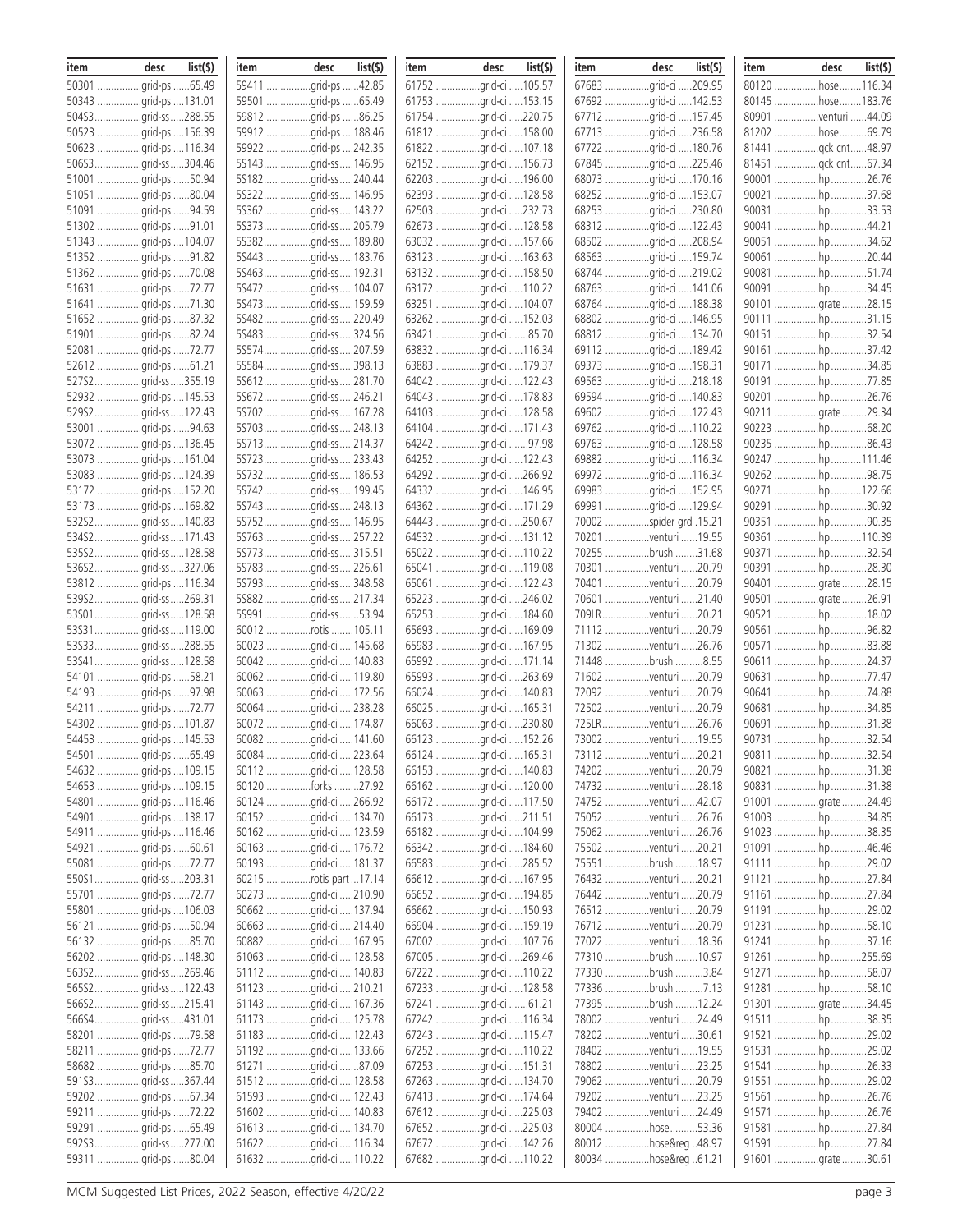| item | desc              | list(5) | item | desc             | list(5) | item | desc              | list(\$) | item | desc                | list(\$) | item | desc                | list(S) |
|------|-------------------|---------|------|------------------|---------|------|-------------------|----------|------|---------------------|----------|------|---------------------|---------|
|      | 91611 hp 173.22   |         |      | 92561 hp 110.39  |         |      | 94051 hp 26.76    |          |      | 95601 hp30.18       |          |      | 97711 hp 47.93      |         |
|      | 91621 hp 26.76    |         |      | 92571 hp148.50   |         |      | 94081 hp 135.57   |          |      | 95611 hp 32.54      |          |      | 97741 hp 27.84      |         |
|      | 91631 hp 36.58    |         |      | 92611 hp30.18    |         |      | 94091 hp98.75     |          |      | 95691 hp 47.73      |          |      | 97751 hp 29.02      |         |
|      | 91641 hp 27.29    |         |      | 92681 hp 37.16   |         |      | 94101 hp142.03    |          |      | 95801 qrate 29.34   |          |      | 98121 topper42.85   |         |
|      | 91652 topper73.46 |         |      | 92711 hp 41.27   |         |      | 94111 hp 29.02    |          |      | 96001 grate 24.49   |          |      | 98130 topper24.49   |         |
|      | 91701 grate 30.61 |         |      | 92731 hp 51.63   |         |      | 94121 hp25.38     |          |      | 96021 hp 32.54      |          |      | 98401 hp 40.66      |         |
|      | 91721 hp 37.42    |         |      | 92801 grate32.54 |         |      | 94141 hp36.15     |          |      | 96031 hp 31.38      |          |      | 98501 grate24.49    |         |
|      | 91731 hp 51.63    |         |      | 92901 grate34.45 |         |      | 94171 hp30.18     |          |      | 96051 hp            | 38.72    |      | 98511 hp 36.15      |         |
|      | 91751 hp 29.02    |         |      | 92911 hp 129.10  |         |      | 94181 hp 34.85    |          |      | 96061 hp 38.72      |          |      | 98521 hp 29.02      |         |
|      | 91801 qrate38.31  |         |      | 92941 hp 27.14   |         |      | 94191 hp 29.02    |          |      | 96071 hp 29.02      |          |      | 98531 hp 38.35      |         |
|      | 91821 hp 13.89    |         |      | 93001 grate32.54 |         |      | 94211 grate 34.30 |          |      | 96111 hp21.34       |          |      | 98551 hp 34.85      |         |
|      | 91911 hp33.53     |         |      | 93011 hp 31.38   |         |      | 94251 hp 27.84    |          |      | 96121 hp 42.62      |          |      | 98561 hp 30.69      |         |
|      | 91921 hp 28.30    |         |      | 93025 hp 77.47   |         |      | 94281 hp 26.76    |          |      | 96131 hp 29.02      |          |      | 98741 hp 34.85      |         |
|      | 91931 hp 90.35    |         |      | 93031 hp 32.54   |         |      | 94291 hp31.79     |          |      | 96201 hp 129.10     |          |      | 99041 hp41.27       |         |
|      | 92001 grate 28.79 |         |      | 93041 hp35.95    |         |      | 94301 grate 34.30 |          |      | 96221 hp 29.02      |          |      | 99051 hp 51.63      |         |
|      | 92021 hp 34.85    |         |      | 93051 hp 33.69   |         |      | 94321 grate 33.03 |          |      | 96231 hp 29.02      |          |      | 99123 radiant 41.58 |         |
|      | 92071 hp 31.38    |         |      | 93111 hp29.02    |         |      | 94332 hp 71.99    |          |      | 96251 hp 33.00      |          |      | 99131 hp 187.19     |         |
|      | 92081 hp 36.15    |         |      | 93191 hp 77.47   |         |      | 94391 hp34.85     |          |      | 96281 hp 29.02      |          |      | 99161 hp 213.10     |         |
|      | 92111 hp 29.02    |         |      | 93271 hp44.21    |         |      | 94481 hp33.69     |          |      | 96301 hp 33.69      |          |      | 99291 hp 39.96      |         |
|      | 92121 hp 21.34    |         |      | 93281 hp 32.54   |         |      | 94491 hp          | .33.69   |      | 96411 hp 34.85      |          |      | 99311 hp 27.84      |         |
|      | 92131 hp 21.34    |         |      | 93301 grate30.61 |         |      | 94581 hp 32.54    |          |      | 96421 hp 42.97      |          |      | 99341 hp 51.63      |         |
|      | 92141 hp 25.18    |         |      | 93321 hp 27.84   |         |      | 94591 hp 29.02    |          |      | 96431 hp 47.73      |          |      | 99351 hp 45.16      |         |
|      | 92151 hp 27.84    |         |      | 93331 hp 22.49   |         |      | 94631 hp 27.84    |          |      | 96581 hp 32.77      |          |      | 99411 hp 24.37      |         |
|      | 92161 hp 21.34    |         |      | 93411 hp29.02    |         |      | 94641 hp 22.75    |          |      | 96611 hp 33.53      |          |      | 99421 hp 29.02      |         |
|      | 92171 hp 21.34    |         |      | 93501 hp29.02    |         |      | 94751 hp109.73    |          |      | 96641 hp 34.85      |          |      | 99431 hp 27.84      |         |
|      | 92181 hp 27.84    |         |      | 93521 hp 102.25  |         |      | 94801 hp 29.02    |          |      | 96731 hp 29.72      |          |      | 99441 hp 27.84      |         |
|      | 92191 hp 38.72    |         |      | 93531 hp 129.10  |         |      | 94811 hp 20.44    |          |      | 96741 hp 29.02      |          |      | 99451 hp 27.84      |         |
|      | 92201 grate 34.30 |         |      | 93541 hp 96.44   |         |      | 94881 hp109.73    |          |      | 96781 hp 27.84      |          |      | 99491 hp 27.84      |         |
|      | 92261 hp 38.72    |         |      | 93551 hp98.75    |         |      | 94891 hp58.10     |          |      | 97011 qrate 39.70   |          |      | 99511 hp 151.07     |         |
|      | 92291 hp 57.55    |         |      | 93641 hp 47.73   |         |      | 95031 hp83.88     |          |      | 97061 hp 64.53      |          |      | 99521 hp 194.76     |         |
|      | 92301 grate 29.34 |         |      | 93661 hp 33.53   |         |      | 95051 hp30.18     |          |      | 97071 hp 34.85      |          |      | 99541 hp 206.63     |         |
|      | 92311 hp 29.02    |         |      | 93671 hp22.90    |         |      | 95081 hp 30.18    |          |      | 97122 topper36.73   |          |      | 99551 hp 206.63     |         |
|      | 92341 hp 35.95    |         |      | 93681 hp 28.30   |         |      | 95111 hp30.18     |          |      | 97311 hp 26.76      |          |      | 99571 hp 161.38     |         |
|      | 92381 hp 28.38    |         |      | 93855 hp80.01    |         |      | 95131 hp44.21     |          |      | 97321 hp 29.02      |          |      | 99581 hp 174.29     |         |
|      | 92391 hp 29.02    |         |      | 93861 hp 32.26   |         |      | 95181 hp 40.66    |          |      | 97331 hp 57.40      |          |      | 99591 hp 167.85     |         |
|      | 92401 grate 32.54 |         |      | 93901 hp 104.07  |         |      | 95201 hp 29.02    |          |      | 97361 hp 29.02      |          |      | 99721 hp 185.96     |         |
|      | 92451 hp 89.05    |         |      | 93913 hp 45.16   |         |      | 95211 hp 29.02    |          |      | 97371 hp 27.84      |          |      | 99813 hp 129.10     |         |
|      | 92461 hp 96.82    |         |      | 93941 hp 27.84   |         |      | 95301 grate 51.02 |          |      | 97381 hp 29.02      |          |      | 99831 hp 162.71     |         |
|      | 92501 grate31.76  |         |      | 93955 hp 64.53   |         |      | 95345 hp77.47     |          |      | 97441 hp 91.71      |          |      | 99901 hp 36.73      |         |
|      | 92521 hp 31.38    |         |      | 94001 hp 32.54   |         |      | 95365 hp 90.35    |          |      | 97451 hp 32.54      |          |      | 99911 grate 57.55   |         |
|      | 92531 hp 116.19   |         |      | 94011 hp 40.66   |         |      | 95401 grate 54.86 |          |      | 97461 hp 29.02      |          |      |                     |         |
|      | 92541 hp 116.19   |         |      | 94021 hp 13.05   |         |      | 95501 hp 38.72    |          |      | 97501 radiant 97.98 |          |      |                     |         |
|      | 92551 hp 110.39   |         |      |                  |         |      |                   |          |      |                     |          |      |                     |         |